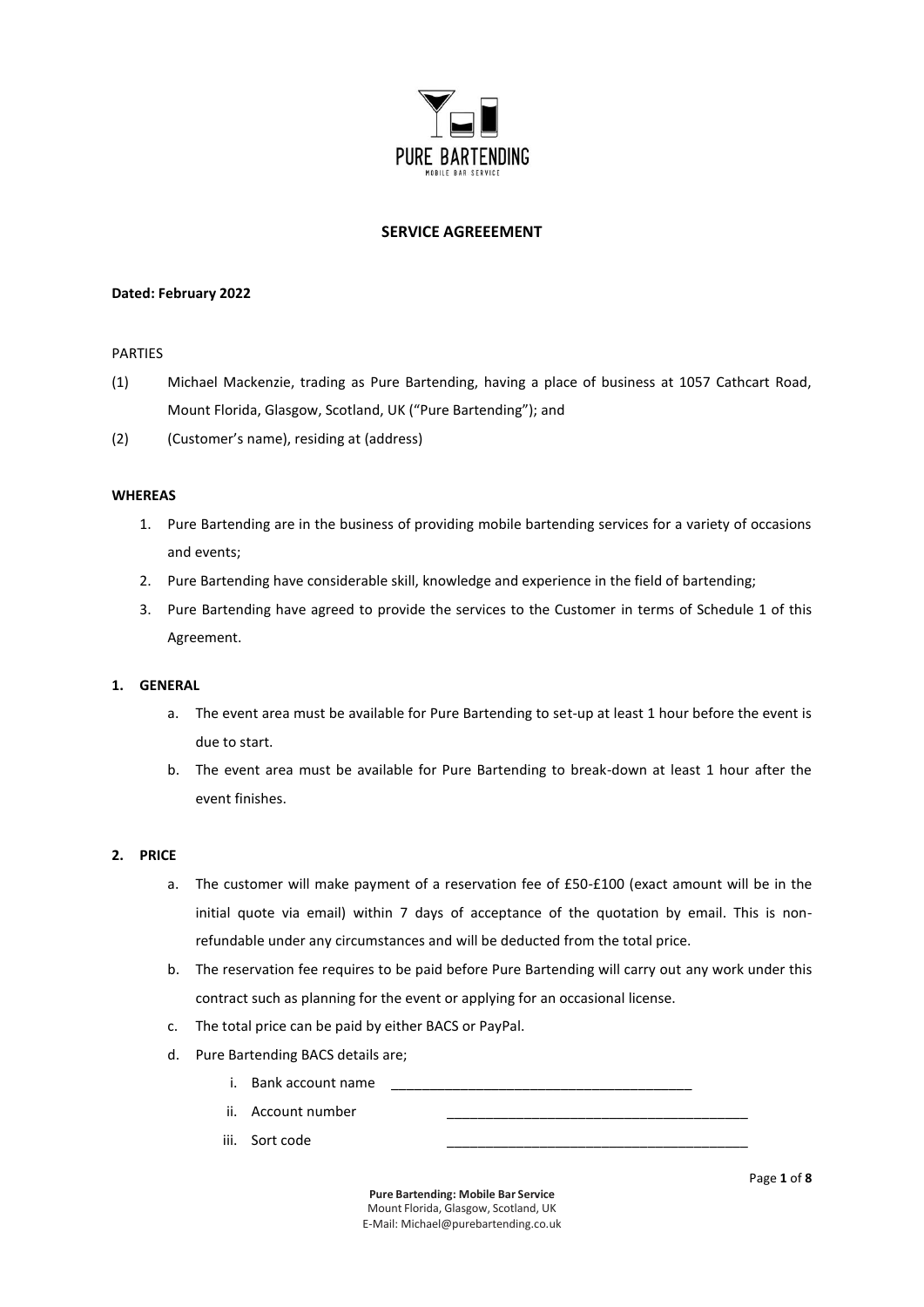

- e. The remaining balance invoice will be emailed the week of your event. The total price must be paid by no later than 3 days before the event.
- f. Should the Customer fail to make payment, they will be liable to Pure Bartending for the amount which they owe in terms of the invoice.
- g. With reference to term 3(F) above, extra time spent by Pure Bartending at the event due to the Customer's request will be charged at £40 per hour, per bartender. Payment of this additional cost must be made within 48 hours of the event ending, following which a late payment charge of £10 every 7 days will be applied.

## **3. LICENSE**

- a. If alcohol is to be supplied, Pure Bartending will arrange and pay for the required Occasional License with the Local Authority of the address where the event is taking place.
- b. Pure Bartending accepts no responsibility or liability to the customer if the licence is not granted by the Local Authority.
- c. All monies paid by the customer towards the total price, not including the reservation fee, will be refunded if the occasional license is not granted by the Local Authority.

## **4. CANCELLATION**

- a. If there is an unprecedented circumstance that occurs resulting in the event being cancelled, Pure Bartending will offer to reschedule to a future date to be agreed by both parties, if given reasonable notice. If no suitable date for the event can be identified which falls within 6 months from the date of cancellation, Pure Bartending will issue a full refund of all monies paid to date, excluding the reservation fee.
- b. Pure Bartending have the unilateral right to cancel the event if there is a failure of the Customer to meet a payment due in terms of Clause 2. Pure Bartending have no obligation to cancel an event for a failure to pay.
- c. In the event that the Customer requires to reschedule the event, they undertake to give Pure Bartending as much notice as reasonably possible.
- d. If the customer requires to reschedule or cancel the event, written notice must be given to Pure Bartending by email - [Michael@purebartending.co.uk](mailto:Michael@purebartending.co.uk)
- e. If the Customer cancels up to 14 days before the event, they will be offered a full refund of all monies paid to date towards the total price, as stated in Schedule 1, excluding the reservation fee, or to reschedule to a future date to be agreed by both parties. If no suitable date for the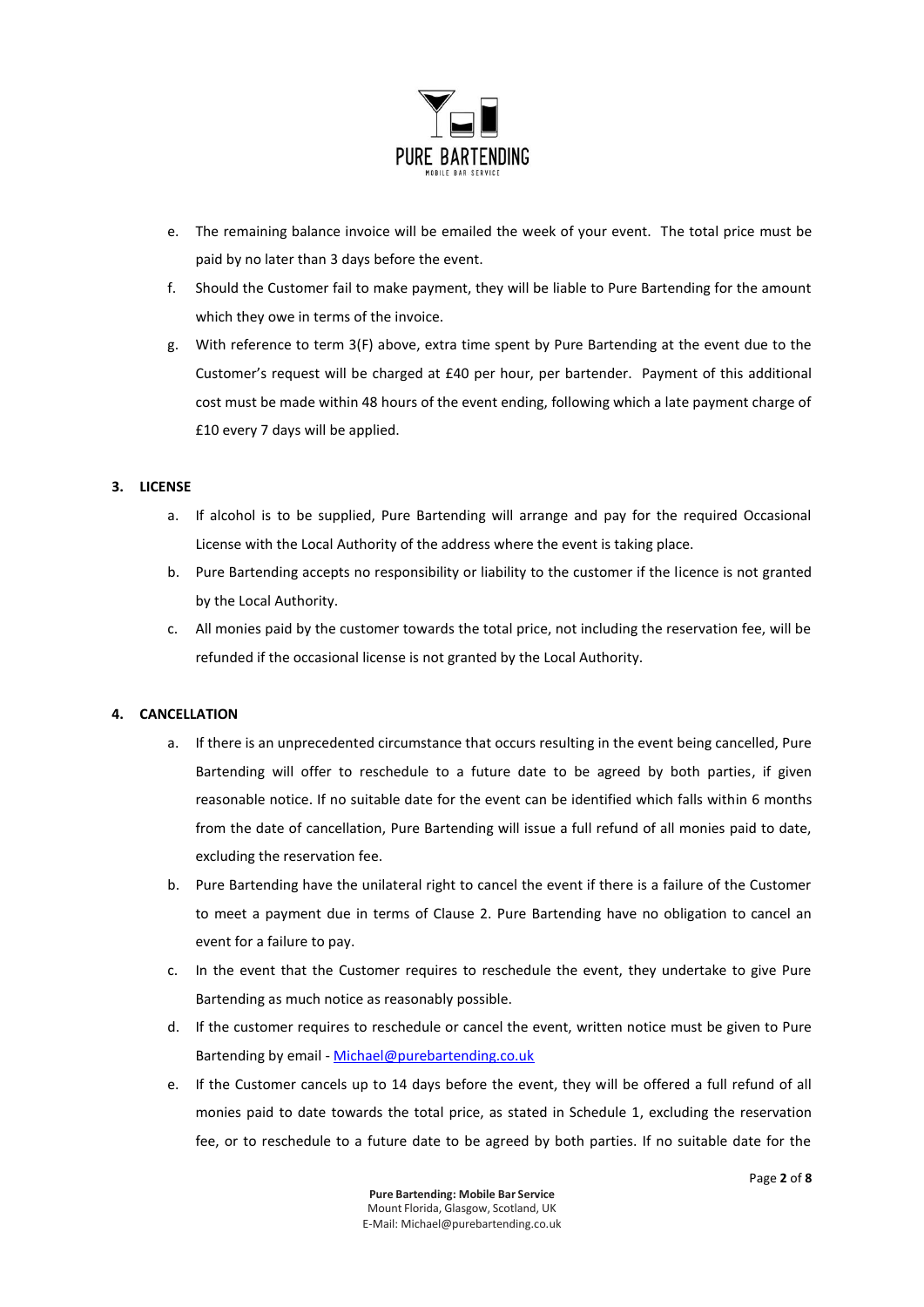

event can be identified which falls within 6 months from the date of cancellation, Pure Bartending will issue a full refund of all monies paid towards the total price, excluding the reservation fee.

- f. Subject to payment having been received in terms of Clause 2, if the Customer cancels the event between 14 and 7 days before the event, they will be offered a refund equal to 50% of the total price, as stated in Schedule 1, excluding the reservation fee.
- g. Subject to payment having been received in terms of Clause 2, if the Customer cancels the event between 7 and 3 days before the event, they will be offered a refund equal to 25% of the total price, as stated in Schedule 1, excluding the reservation fee.
- h. If the Customer cancels the event less than 3 days before the event, they will not be entitled to a refund of any monies paid.
- i. If the Customer cancels the event at any time when they have not made payment in terms of Clause 2, they will remain liable for the amount outstanding at the time of the cancellation.

## **5. LIMITATION OF LIABILITY**

- a. Pure Bartending's total liability to the Customer in contract, delict (including negligence or breach of statutory duty), misrepresentation, restitution or otherwise, arising in connection with the performance or contemplated performance of its obligations under this Agreement shall be limited to the sums received by Pure Bartending from the Customer under this Agreement.
- b. Neither party shall be liable to the other in contract, delict (including negligence or breach of statutory duty), misrepresentation, restitution or otherwise for loss of profit or any loss, damage, costs or expenses of a consequential or indirect nature arising in connection with the performance or contemplated performance of their obligations under this Agreement.
- c. Nothing in this Agreement excludes or limits the liability of either Party for death or personal injury caused by its negligence, or for fraudulent misrepresentation.
- d. Each of the Parties acknowledges that, in entering into this Agreement, it does not do so in reliance on any representation, warranty or other provision except as expressly provided in this Agreement, and any conditions, warranties or other terms implied by statute or common law are excluded from this Agreement to the fullest extent permitted by law.

## **6. FORCE MAJEURE**

a. Neither party shall have any liability under or be deemed to be in breach of this Agreement for any delays or failures in performance of this Agreement which result from circumstances beyond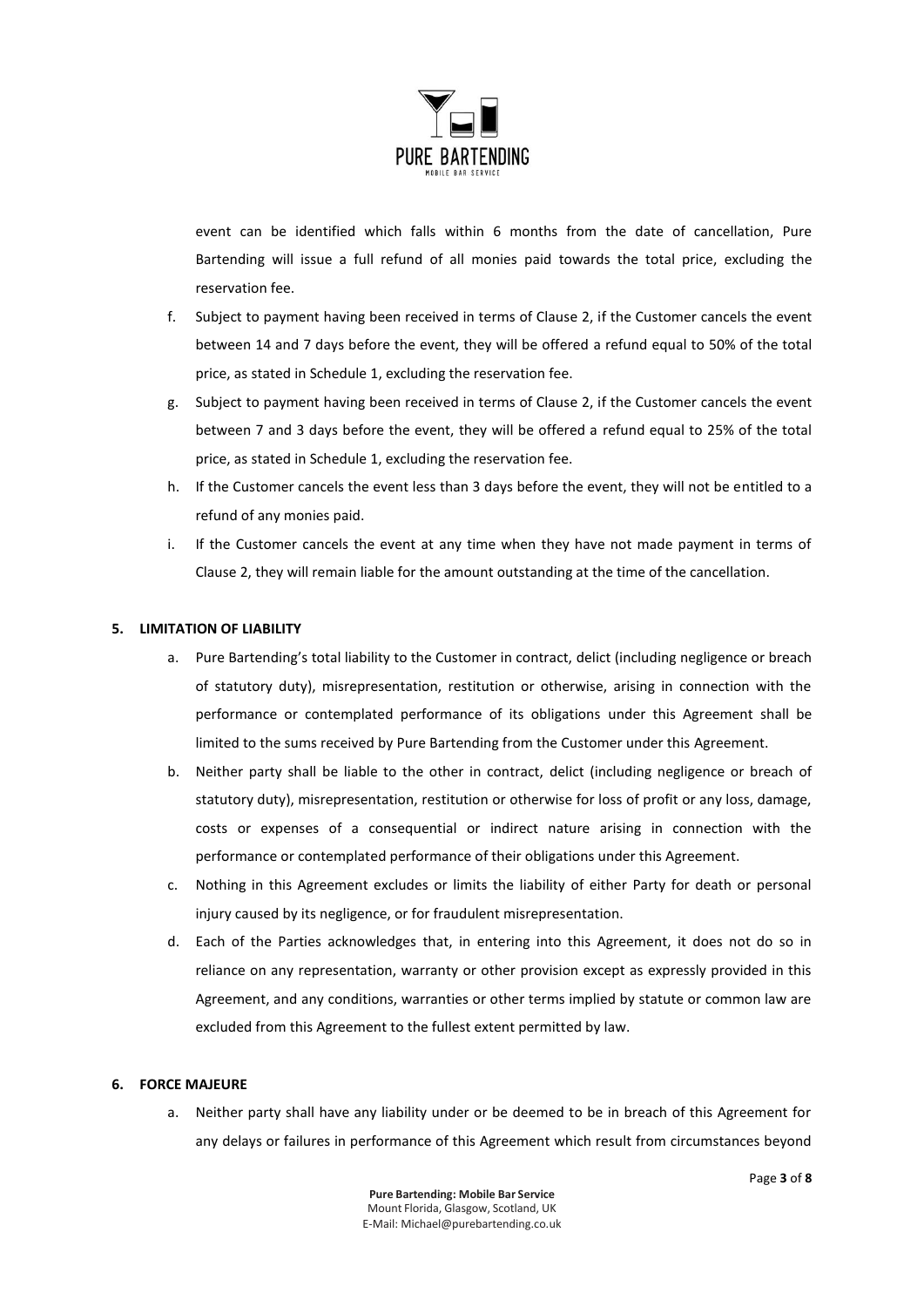

the reasonable control of that party. The party affected by such circumstances shall promptly notify the other party in writing when such circumstances cause a delay or failure in performance and when they cease to do so. If such circumstances prevent the event from taking place, Pure Bartending may terminate this Agreement by written notice to the Customer.

## **7. RELATIONSHIP BETWEEN THE PARTIES**

a. Nothing in this Agreement shall be construed as creating a partnership, a contract of employment or a relationship of principal and agent between Pure Bartending and the Customer.

## **8. CONFIDENTIALITY**

a. The Customer shall keep in strict confidence all scientific or commercial know-how, marketing opportunities, projects, processes or initiatives which are of a confidential nature and have been disclosed to the Customer by Pure Bartending or its agents and any other confidential information concerning Pure Bartending's business which the Customer may obtain and the Customer (together "Confidential Information") shall restrict disclosure of such Confidential Information to third parties

## **9. DATA PROTECTION**

a. Both parties shall comply with the requirements of the Data Protection Act 2018 (and related legislation) arising in respect of data processed in connection with the Agreement including in relation to any data provided to Pure Bartending in order to enable Pure Bartending to provide the service.

## **10. DISCRIMINATION**

a. Both parties shall not discriminate either directly or indirectly on such grounds as race, colour, ethnic or national origin, disability, sex or sexual orientation, religion or belief, or age and without prejudice to the generality of the foregoing the Customer shall not discriminate within the meaning and scope of the Equality Act 2010, the Equality Act 2006, the Human Rights Act 1998 or other relevant or equivalent legislation, or any statutory modification or re-enactment of the same. Pure Bartending shall be entitled to terminate this Agreement immediately and to recover from the Customer the amount of any loss resulting from a breach of this Clause 10.

## **11. ANTI-BRIBERY**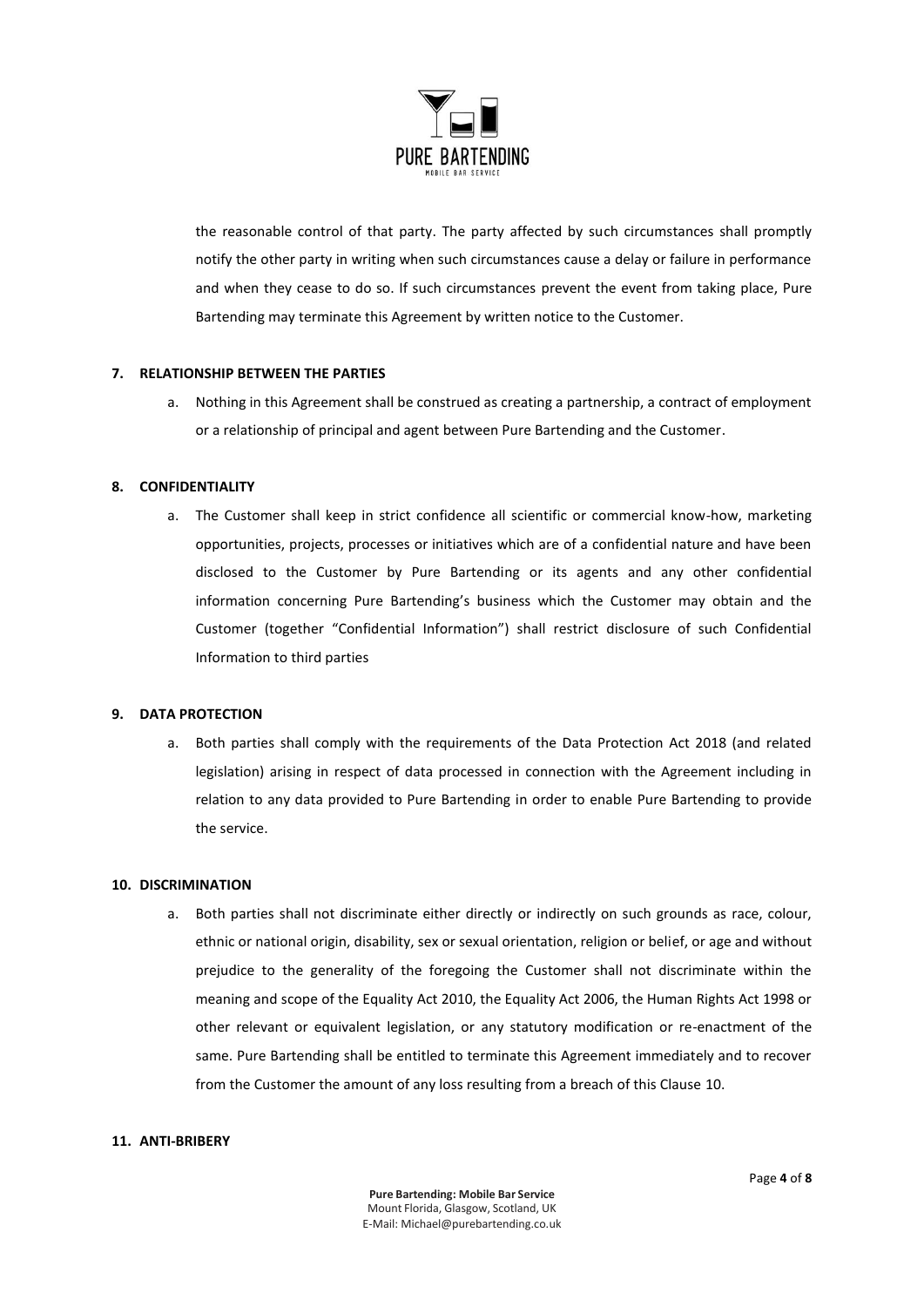

a. The Customer shall not, in the performance of its obligations under this Agreement, act in a manner that constitutes a breach of applicable laws, regulations, codes and sanctions relating to anti-bribery and anti-corruption including the Bribery Act 2010. The Customer shall comply with any policy or procedure governing anti-bribery imposed by Pure Bartending and warrants that in providing the Goods and/or Services will not induce or improperly reward any third party, including any public official, to act improperly. For the purposes of this condition to act improperly shall be interpreted in accordance with the Bribery Act 2010. Pure Bartending shall be entitled to terminate this Agreement immediately and to recover from the Customer the amount of any loss resulting from a breach of this Clause 11.

# **12. NOTICES**

- a. Any notice to be given by one party to the other under, or in connection with, this Agreement shall be in writing and signed by or on behalf of the party giving it. It shall be served by sending it by email to the relevant address below (or such other address as a party may notify in writing from time to time):
	- i. For Pure Bartending[: michael@purebartending.co.uk;](mailto:michael@purebartending.co.uk) and
	- ii. For the Customer: to the email address specified in Schedule 1.
- b. Any notice so served shall be deemed to have been duly given on the business day that it arrives on.

#### **13. ASSIGNMENT AND SUB-CONTRACTING**

a. The Customer may not assign, transfer, charge or otherwise deal with all or any of its rights and/or obligations under or pursuant to this Agreement, or sub-contract the performance of any of its obligations under or pursuant to this Agreement without the prior written consent of Pure Bartending. The Customer will not be relieved of any of its obligations and/or duties under this Agreement by virtue of Pure Bartending agreeing in writing to the sub-contracting of any or all of its obligations and/or duties under the Agreement.

#### **14. THIRD PARTY RIGHTS**

a. The parties agree that no term of the Agreement will be enforceable by any third party by virtue of the Agreements (Rights of Third Parties) Act 1999 provided that Pure Bartending shall be entitled to enforce against the Customer any provision of this Agreement that purports to confer any benefit upon it.

#### **15. SEVERABILITY**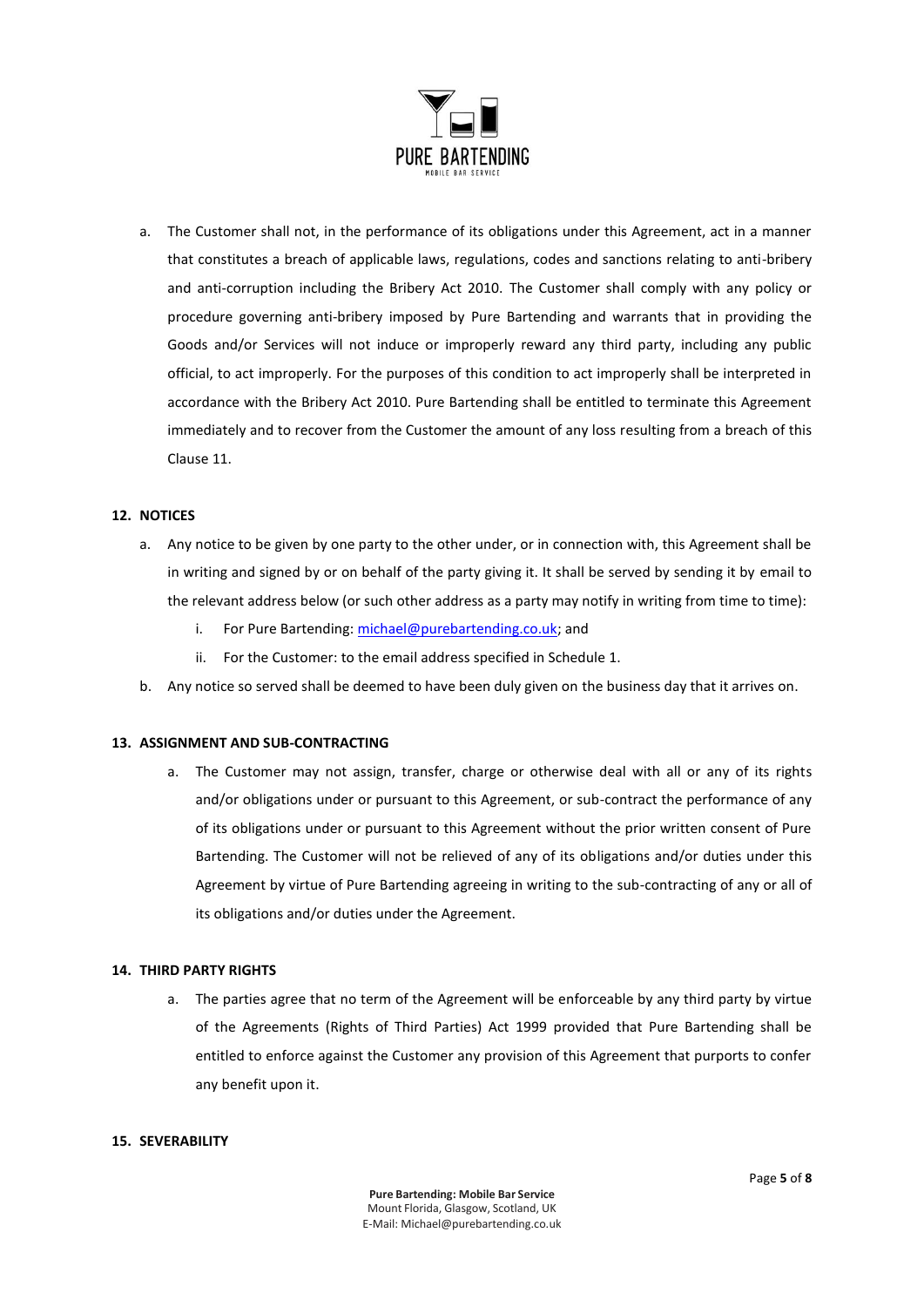

a. If any provision (or part of a provision) of this Agreement is held to be invalid or unenforceable, then such provision (or relevant part, as the case may be) shall (so far as invalid or unenforceable) be given no effect and shall be deemed not to be included in this Agreement but without invalidating any of the remaining provisions (or remaining part of any provision) of this Agreement.

#### **16. WAIVERS**

a. No failure or delay by any party in exercising any right or remedy provided by law under or pursuant to this Agreement shall impair such right or remedy or operate or be construed as a waiver or variation of it or preclude its exercise at any subsequent time.

#### **17. VARIATION**

a. No amendment or variation of this Agreement shall be valid unless it is in writing and signed by or on behalf of duly authorised representatives of each of the parties.

#### **18. ENTIRE AGREEMENT**

a. This Agreement and the Schedule thereto sets out the entire agreement and understanding between the parties in respect of the matters covered herein and supersedes any previous arrangement, understanding or agreement between the parties relating to the subject matter of this Agreement.

## **19. DISPUTE RESOLUTION**

- a. If a dispute arises out of or in connection with this Agreement the parties will, following a written request from one to the other, attempt in good faith to resolve the dispute by way of discussion between Pure Bartending and the Customer.
- b. No party may commence any court proceedings in relation to any dispute arising out of this Agreement until it has attempted to settle the dispute through the discussions referred to above in Clause 19(a), and either the dispute has not been settled within two weeks of the discussions detailed at condition Clause 19(a) above occurring or the other party has failed to participate in the discussions, provided that the right to issue proceedings is not prejudiced by a delay.

# **20. GOVERNING LAW**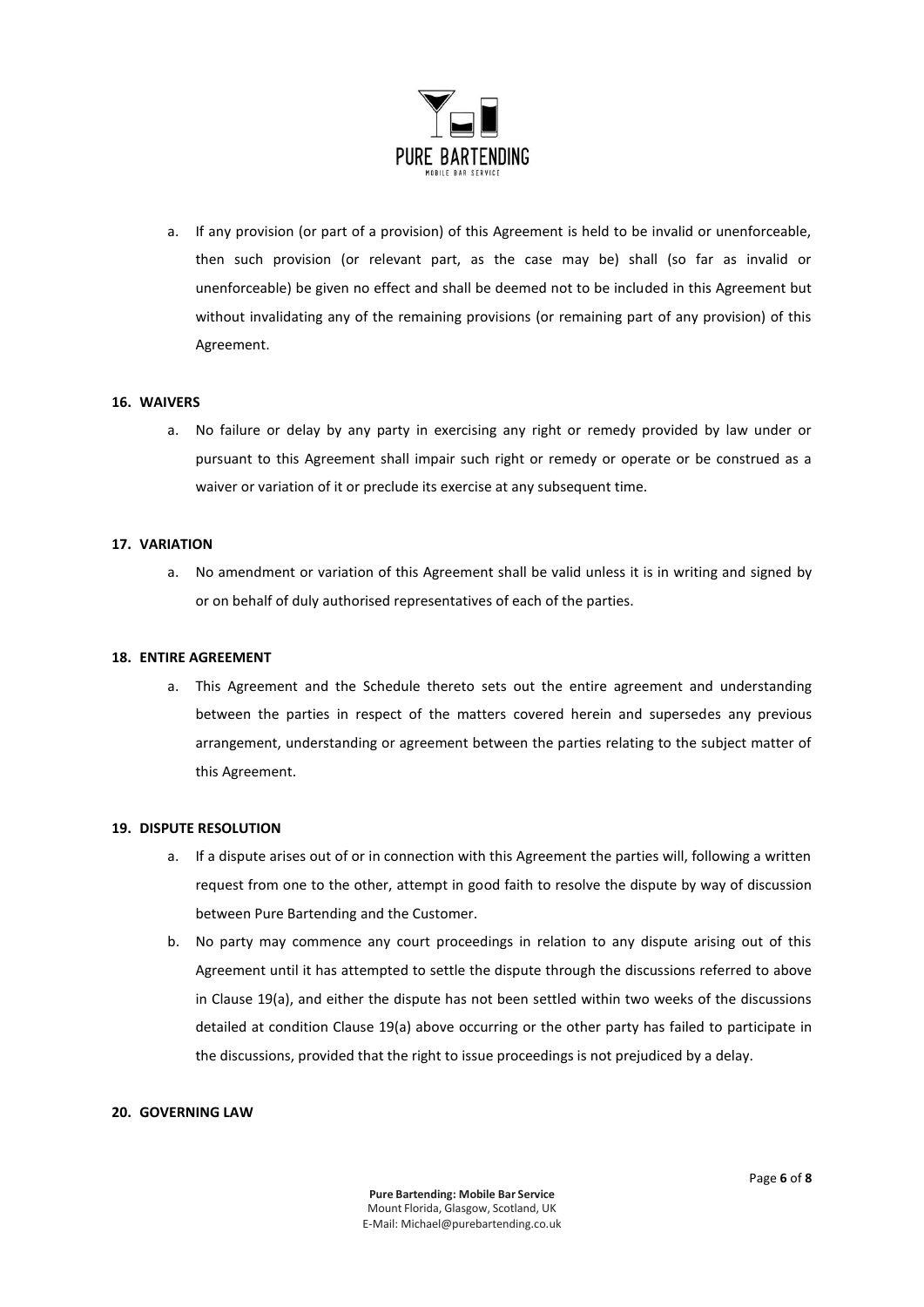

a. This Agreement and any dispute or claim arising out of or in connection with it or its subject matter or formation (including non-contractual disputes or claims) shall exclusively be governed by and construed in accordance with the Law of Scotland.

# **JURISDICTION**

a. The parties irrevocably agree that the Scottish Courts shall have exclusive jurisdiction to settle any dispute or claim arising out of or in connection with this Agreement, its subject matter or formation (including non-contractual disputes or claims).

Signed by Michael Mackenzie Signed by customer

On date On date of the Online of the Online of the Online of the Online of the Online of the Online of the Online of the Online of the Online of the Online of the Online of the Online of the Online of the Online of the Onl

\_\_\_\_\_\_\_\_\_\_\_\_\_\_\_\_\_\_\_\_\_\_\_\_\_\_ \_\_\_\_\_\_\_\_\_\_\_\_\_\_\_\_\_\_\_\_\_\_\_\_\_\_

\_\_\_\_\_\_\_\_\_\_\_\_\_\_\_\_\_\_\_\_\_\_\_\_\_\_ \_\_\_\_\_\_\_\_\_\_\_\_\_\_\_\_\_\_\_\_\_\_\_\_\_\_